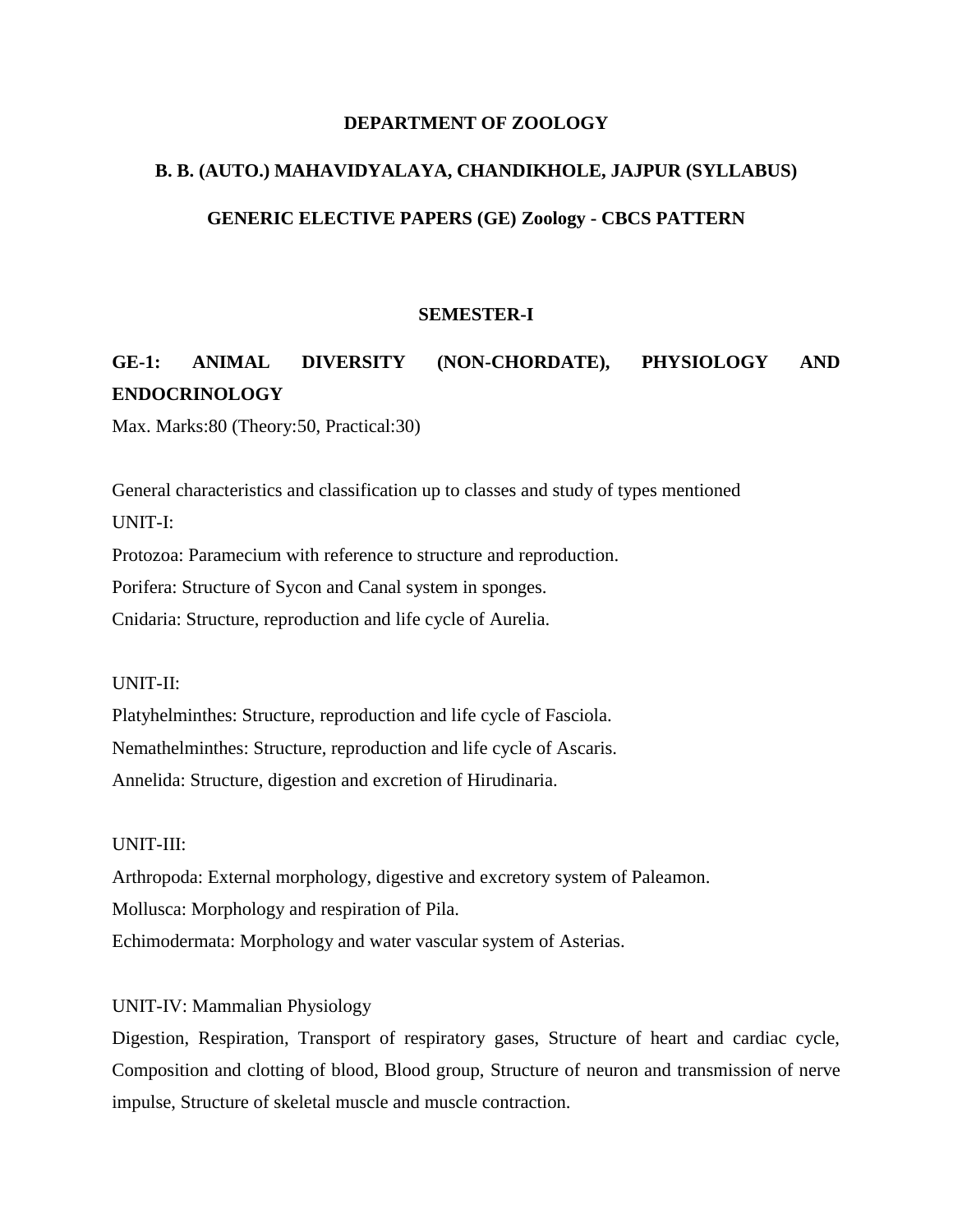UNIT-V: Endocrinology

Structure and function of Pituitary, Thyroid and Gonads.

Note: Classification to be followed from - Barnes RD (1982) Invertebrate Zoology. 5th Edition."

### **PRACTICAL**

Experiment (Physiology) Estimation of heamoglobin concentration in man, Estimation of casein in milk, Estimation of lipid in any given sample.

Endocrinology slides as mentioned in syllabus Museum Specimens and slides Slides: Morphology of Paramecium, Binary fission and Conjugation in Paramecium. Section through Sycon, Spicules and Gemmules of sponge, Ephyra larva.

Museum specimens: Spongilla, Sycon, Gorgonia, Physallia, Porpita, Penatulla, Nereis, Aphrodite, Sacculina, Eupagurus, Chiton, Aplysia, Octopus, Star fish, sea-Urchin, sea Cucumber.

Recommended Books

- 1. Arora MP (2006) Non-Chordata-I. 1st edition. Himalaya Publishing House, New Delhi.
- 2. Arora MP (2008) Non-Chordata-II. 1st edition. Himalaya Publishing House, New Delhi.
- 3. Barnes RD (1982) Invertebrate Zoology. 6th Edition. Holt Saunders International Edition.
- 4. Barnes RSK, Calow P, Olive PJW, Golding DW & Spicer JI (2002) The Invertebrates: A New Synthesis. 3rd Edition. Blackwell Science, USA.
- 5. Barrington EJW (1979) Invertebrate Structure and Functions. 2nd Edition. ELBS and Nelson.

6. Boradale LA and Potts EA (1961) Invertebrates: A Manual for the use of Students. Asia Publishing Home.

7. Jordan EL and Verma PS (1963) Invertebrate Zoology. Revised Edition. S. Chand, New Delhi.

- 8. A text book of medical Physiology. Guyton and Hall.
- 9. Human physiology. Chatterjee.
- 10. Principle of Anatomy and Physiology.Tortora and Derrickson.
- 11. A book of Physiology and Functional Histology, A K berry.
- 12. Mohanty PK (2000) Illustrated Dictionary of Biology. Kalyani Publishers, Ludhiana.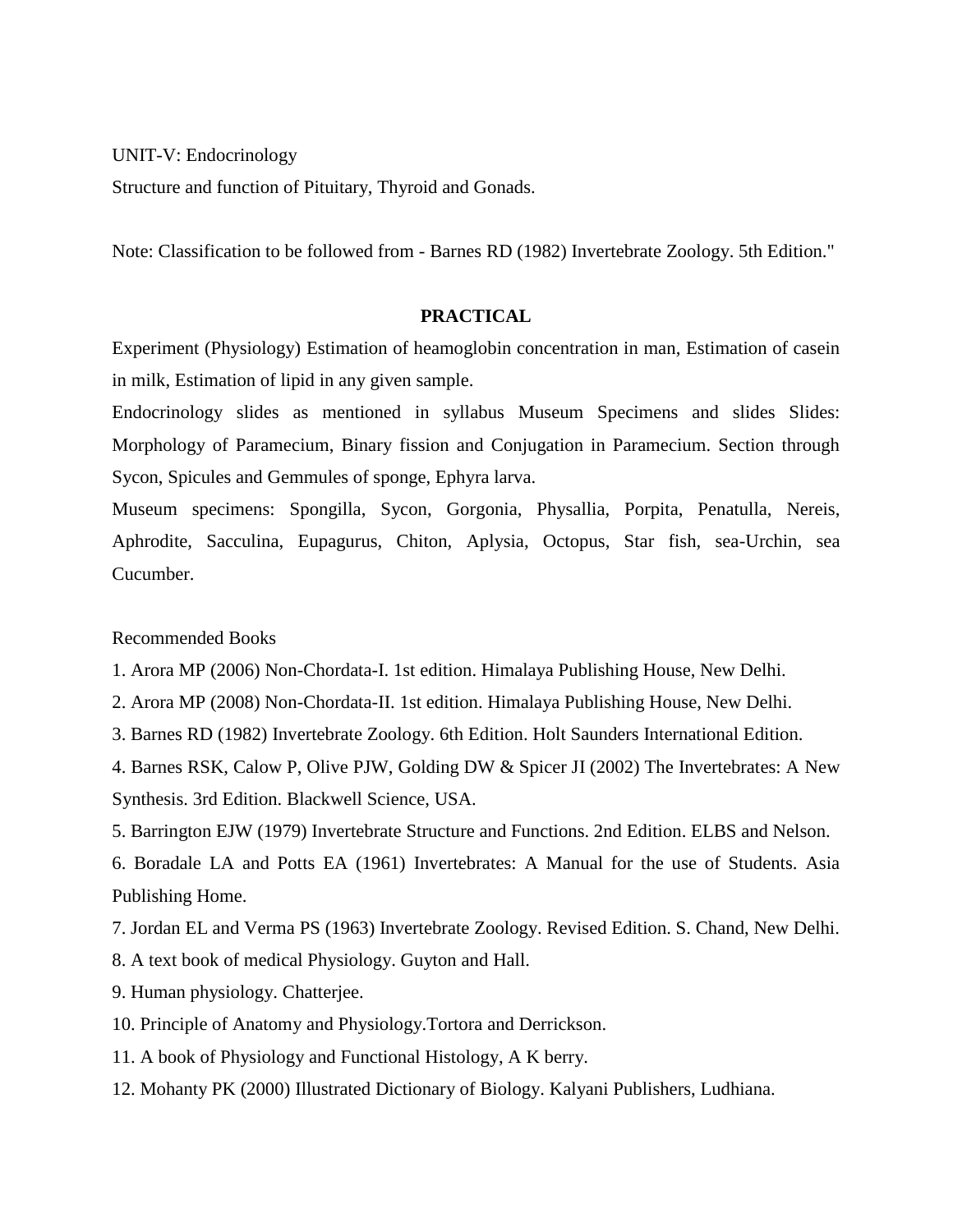### **SEMESTER-III**

# **GE-2: ANIMAL DIVERSITY (PROTOCHORDATA, CHORDATA), DEVELOPMENTAL BIOLOGY AND IMMUNOLOGY**

Max. Marks:80 (Theory:50, Practical:30)

## UNIT-I: Protochordata and Origin of Chordates

General characters of Hemichordata, Urochordata and Cephalochordata; Structure, Digestive system, Respiratory and reproduction in Balanoglossus, Herdmania and Amphioxus.

# UNIT-II: Pisces and Amphibia

General characters of Chondrichthyes and Osteichthyes and classification up to order; Digestive and reproductive system in Scoliodon General characters and classification of amphibian up to order, Circulatory and Nervous system (Brain and Cranial nerves).

### UNIT-III: Reptilia, Aves and Mammals

Urinogenital system of Calotes; Respiratory system of Pigeon and Flight adaptation in Birds; Digestive and Nervous System (Brain and Cranial nerves) of rabbit.

# UNIT-IV: Developmental Biology

Gametogenesis, structure of gametes, Mechanism of fertilization, Types of Cleavage, Development of Amphioxus and frog up to formation of three germ layers.

### UNIT-V: Immunology

Innate and acquired immunity, Antigens, structure and function of immunoglobulins, Antign-Antibody interaction, Vaccines.

## **PRACTICAL**

### Immunology: Blood Grouping

Museum specimens: Balanoglossus, Herdmania, Amphioxus, Exocoetus, Hippocampus, Anabas, Ambystoma, Axolotl larva, Polypedates, Icthyophis, Draco, Chelone, Trionyx, Hemidactylus, Varanus, Chamaeleon, Sea snake, Cobra, Viper, Krait, Pigeon, Crow, Bat, Rat.